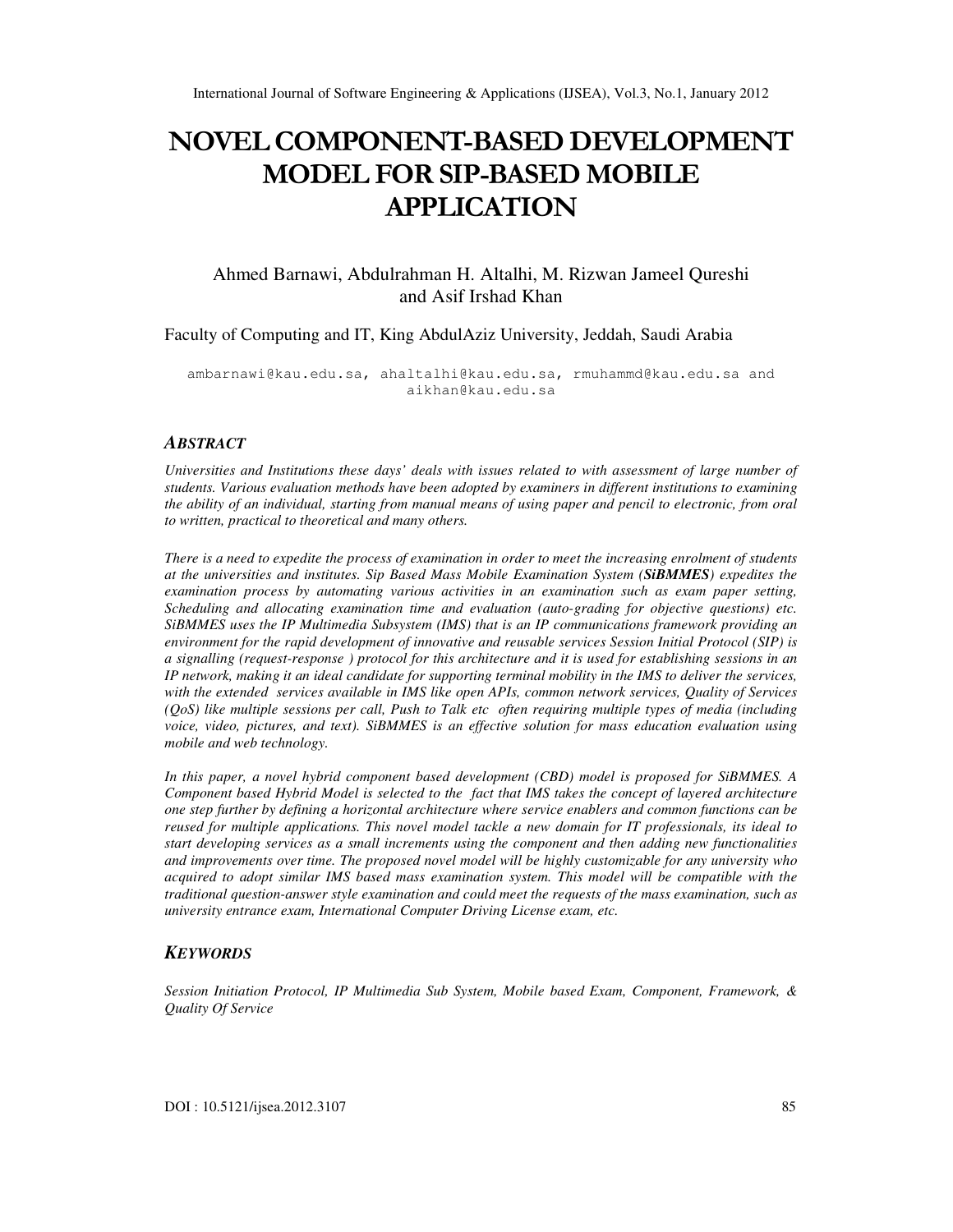# **1. INTRODUCTION**

Increasingly, academics are dealing with issues associated with assessment in large classes, arising from factors like high enrolment of students. Assessment of students requires a lot of effort, consumes enormous time and resources, this results in high time pressure on academics to search for alternative assessment methods that can guarantee fast assessment [1].

Setting of test paper is one of the biggest problems even with objective choice questions as it is a repetitive job. An individual has to set the test paper for a particular course. The next time when some other person sets the paper for the same course that needs rework.

There is a need to expedite the process of examination in order to meet the increasing enrolment of students at the universities and institutes [1]. Sip Based Mass Mobile Examination System (SiBMMES) expedites the examination process by automating various activities in an examination such as exam paper setting, Scheduling and allocating examination time and evaluation etc.

The SiBMMES will assess to students by conducting online/mobile based objective exam. This will be highly customizable for any university who acquired to adopt similar IMS based examination system and Faculties to create their own dashboard (create set of questions, creates groups, adds related students into the groups, schedule exams, etc). Further the exams will be associated with specific groups so that only associated students can appear for the test, result will be notified to the student either through SMS/email as shown in the underneath Figure 1.



Figure 1. IMS-based mobile exam scemniro [2]

## **1.1 IP Based Multimedia Subsystem**

SiBMMES uses the (IP based Multimedia subsystem) IMS platform to deliver the services. The purpose of IMS is to provide the Internet service to the user anywhere and anytime through the mobile phone technology. IMS is designed with building blocks, giving telecommunication operators the ability to deliver new services in a more flexible way. The introduction of IMS networks brings a network-agnostic server delivery model to the server providers. They are able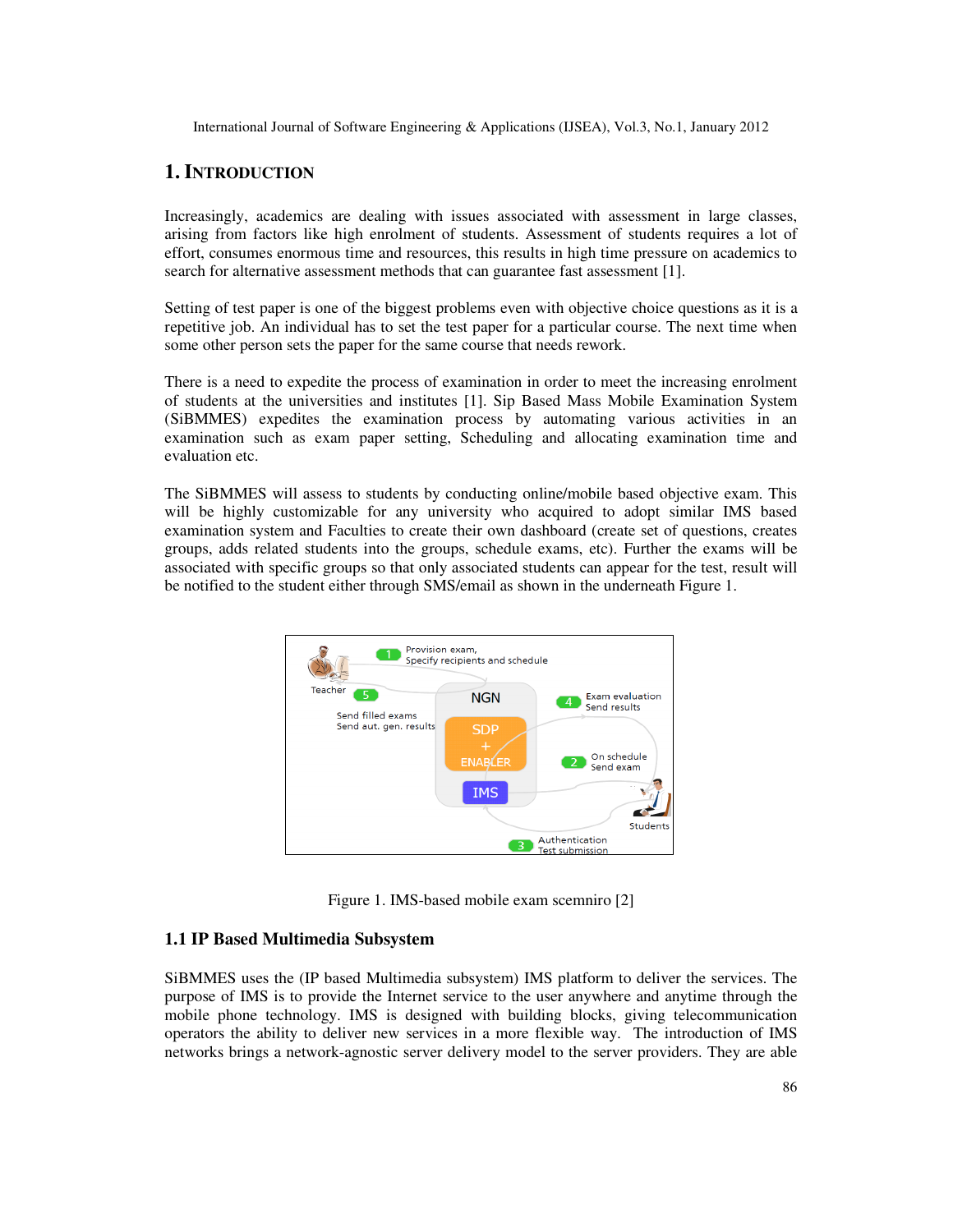International Journal of Software Engineering & Applications (IJSEA), Vol.3, No.1, January 2012 to deliver converged services, in combination of messaging, video, data and etc, regardless of the type of the network, yet achieve a better quality of service (QoS). IMS network architecture has three main layers, which are transport layer, control layer and service layer. The separation of layers makes it easy to standardize the interfaces and interconnect the systems [3].

# **1.2 Component Based Software Development**

SiBMMES software development model is based on Component Based Software Development, One of the main principles of computer science, divide and conquer the bigger problem into smaller chunks to solve it, fits into component based development. The aim is to build large computer systems from small pieces called a component that has already been built instead of building complete system from scratch.

Reuse of software components concept has been taken from manufacturing industry and civil engineering field [4]. Manufacturing of vehicles from parts and construction of buildings from bricks are the examples. Car manufacturers would have not been so successful if they had not used standardized parts/components. Software companies have used the same concept to develop software in standardized parts/components. Software components are shipped with the libraries available with software. Microsoft Corporation and Sun Microsystems are two major softwareproviding organizations. These companies have provided components with their software to market themselves successful and their tools are widely used in software industry. Most of the offered tools provide an IDE (Integrated Development Environment). IDE provides an environment in which components are available in the toolbox or in the reference library like a car assembling plant. We do not need to develop the components during the assembling of the car but they are there and we timely assemble them. Similarly in IDE, the standard components such as text box, label box and command button are available in the toolbox and we just integrate and use them [5].

A number of attempts, [6, 7], have been made to propose CBD models in the last few years. However, there are a few issues which are still unaddressed and there exists possibilities of improvement in the proposed CBD models. Therefore the research problem is:

Question: How to propose an improved systematic component-based development process model for development of mobile supported mass examination system to be compatible with the IMSbased environment?

The paper is organized as: **section 2** describes related work of IMS architecture and CBD Models along with comparison of the existing CBD Process Models, **section 3** Motivation for the Proposed CBD Model , and **section 4** describes proposed novel CBD Process Model.

# **2. RELATED WORK**

There are many research bodies/ organizations on developing better ways to manage exams systems and assessment. Magdi Z. Rashad and his colleagues [8], they looked Web-based Exam Management Systems (EMS) as an effective solution for mass education evaluation. They proposed a web based system to conduct online exam activities such as registration, online exam, auto grading etc. the authors concluded that the presented system saves instructors from suffering and tedious of grading works, further in the paper the authors pointed out that 94 % of the students like the user interface and 85 % agree that the system is usable.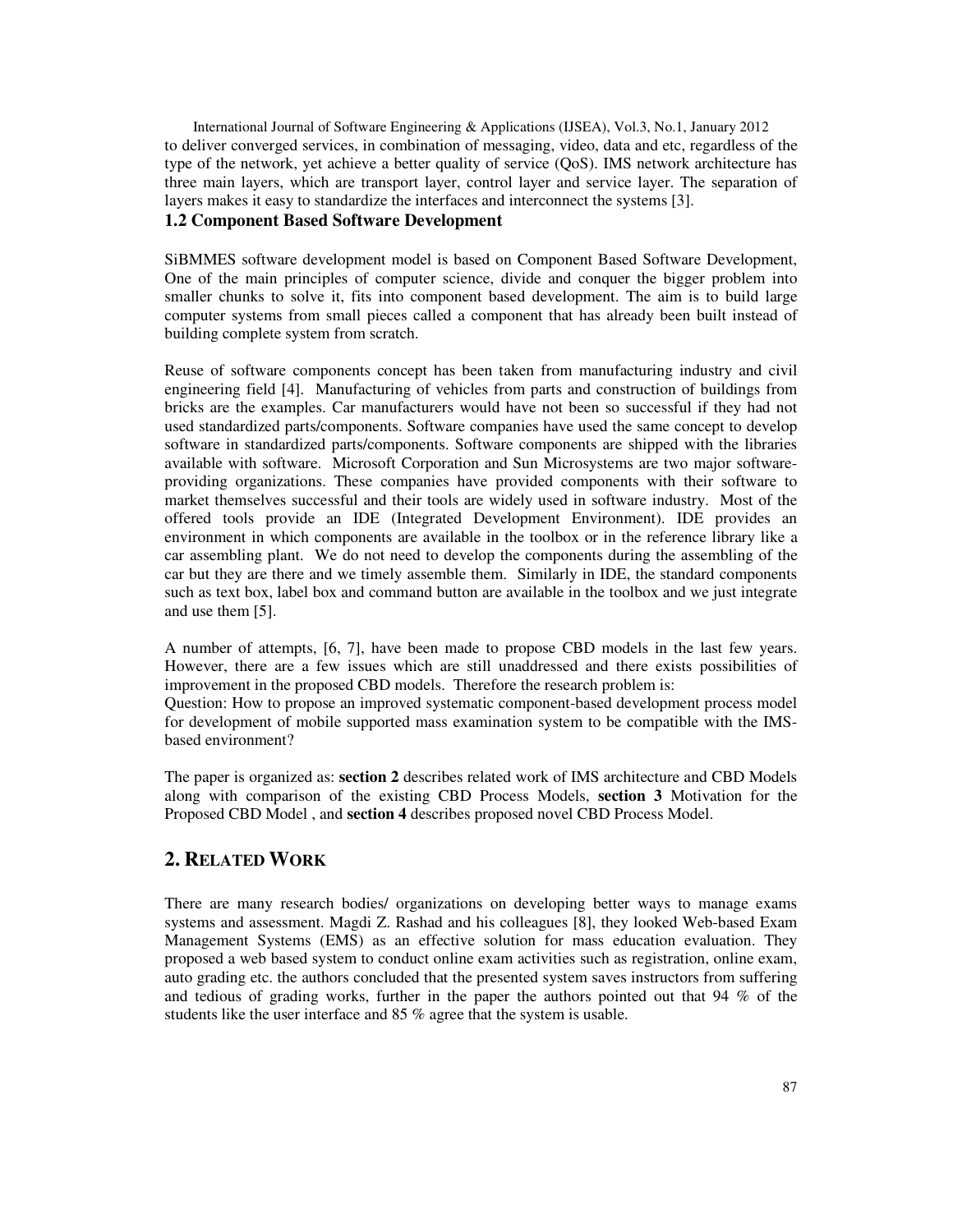International Journal of Software Engineering & Applications (IJSEA), Vol.3, No.1, January 2012 Web-based examination system is an effective tool for mass education evaluation [9]. As per the paper it is a novel online examination system based on a Browser/Server framework which performs the exam and auto-grading for objective questions and operating questions, such as programming, operating Microsoft Windows, editing Microsoft Word , Excel and PowerPoint, etc. It has been successfully applied to the distance evaluation of basic operating skills of computer science, such as the course of computer skills in Universities and the nationwide examination for the high school graduates in Zhejiang Province, China.

# **2.1 IMS Architecture**

The 3GPP defines IMS as an architecture framework for delivering multimedia services for both wireless and fixed access technologies based on the Internet Protocol (IP) [2]. SIP has emerged as the vital technology for controlling communication in IP-based Networks. The IMS platform is based on layered architecture design as shown in Figure 2.



Figure 2. IMS architectural diagram Source [10]

The device layer refers to the IMS client applications and devices while service layer is manly use to provide added functionality to IMS core network.

### **2.1.1 Main layers of IMS Network**

The IMS core network consists of mainly Transport layer, Control layer and Application layer. **Transport layer-** This layer is designed to provide network access. Initiation and termination of SIP sessions is done by this layer. IMS devices connect to the IP network in the transport layer using different technique including Cable, WiFi, DSL, modem, SIP, GPRS, and WCDMA etc. **Control layer-** This is the middle layer mainly contains Call Session Control Function (CSCF) and Home Subscriber Server (HSS). Routing and generating billing details for the use of the network are the main responsibility of this layer, further role of CSCF and HSS is mentioned in Key components section.[3]

**Application layer-** This layer allows service providers to offers different multimedia services to its users. The application servers are in charge of hosting and executing the services and provides interface against the control layers using the SIP protocol. There may be several application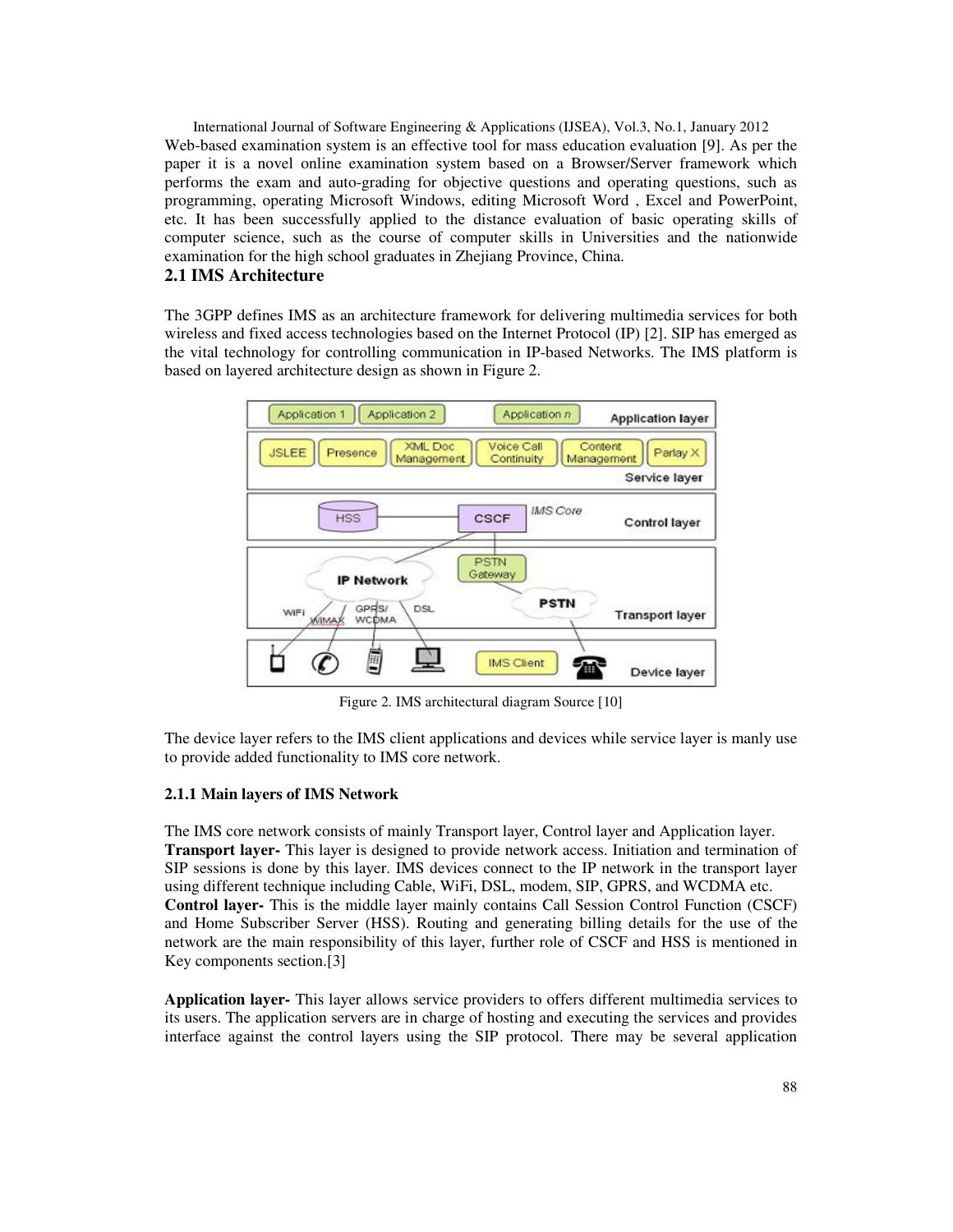International Journal of Software Engineering & Applications (IJSEA), Vol.3, No.1, January 2012 servers providing different multimedia services. Presence server, Instant Messaging Server, Group List Management Server etc are some core application servers.[3]

There are several internationally recognized telecommunication and Internet standardization bodies responsible for the standardization of the IMS, SIP and Java technologies like The 3rd Generation Partnership Project (3GPP), European Telecommunications Standard Institute (ETSI), The Internet Engineering Task Force (IETF), Java Community Process (JCP) etc. The JCP is also involved in the standardization of Java APIs to facilitate the easy and fast deployment of IP services using SIP. The main IMS system consists of different software components interoperating to provide services and management to the network. Following are some of the software components support for IMS.

# **2.1.2 JAVA SUPPORT FOR SIP AND IMS**

There are four Java Specification Requests (JSRs) for SIP targeting three different Java platforms namely Java 2 Standard Edition (J2SE), Java 2 Mobile Edition (J2ME), Java 2 Enterprise Edition (J2EE). These SIP JSRs can be listed as follows:-

- **JAIN SIP:** JAIN SIP is the standardized Java interface to the Session Initiation Protocol for desktop and server applications. JAIN SIP enables transaction stateless, transaction stateful and dialog stateful control over the protocol. It is targeted at J2SE and enables the development of standalone user agent, proxy and user registrar applications. Extensible by nature, it provides standardized interfaces that can be used to provide minimum SIP support in applications [11].
- **SIP Lite:** SIP Lite can be implemented both on J2SE and J2ME platform and provides an application environment for developers who are not SIP literate. Originally developed for J2SE, the specification is so small that it can be implemented on J2ME platform. The goal of this high-level API will be to allow application developers to create application's that have SIP as their underlying protocol without having to have an extensive knowledge of the SIP protocol. This will allow developers to rapidly create applications, such as user-agent type applications. It is suitable for midsize devices with relatively more memory and processing power than mobile devices e.g. SIP enabled phones [11].
- **SIP Servlet(JSR 116):** defines a high-level extension interface to enable SIP servers to deploy and manage SIP applications based on the servlet model, This API is defined for execution on network based SIP applications and is implemented on application servers supporting SIP with an option to support HTTP and J2EE [11].
- **SIP API for J2ME (JSR 180):** This specification defines a J2ME optional package that enables SIP support for limited resource mobile devices. It is the standardized SIP interface for mobile handsets with core network functionality. Although it is specifically designed for Connected Limited Device Configuration profile (CLDC), it can also be used with Connection Device Configuration (CDC) profile. Client devices have to support SIP for Rel. 5.0 of the Universal Mobile Telecommunications System (UMTS) architecture. The API is integrated with the Generic Connection Framework (GCF) of J2ME which keeps the look and feel of the HTTP API [11].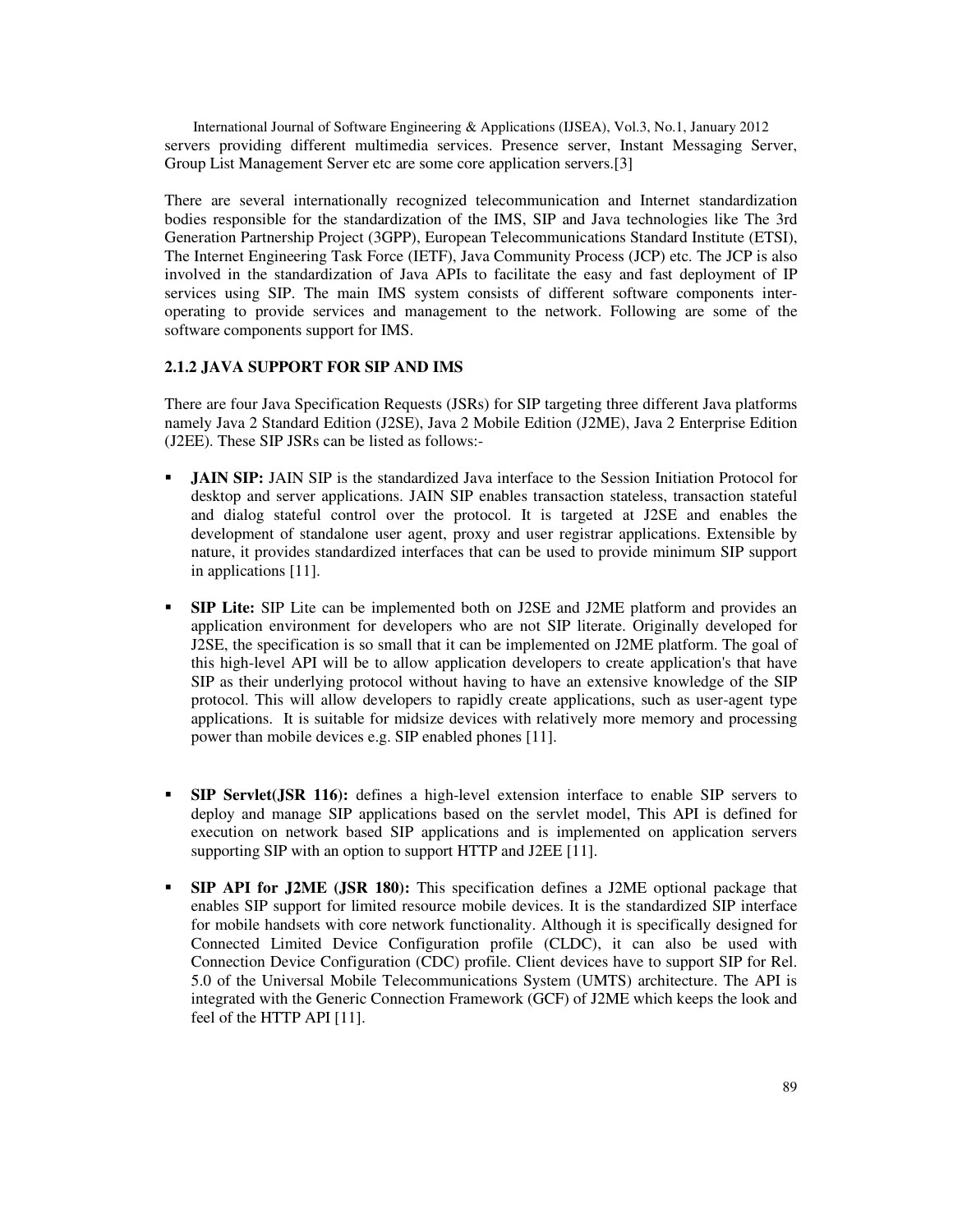## International Journal of Software Engineering & Applications (IJSEA), Vol.3, No.1, January 2012 **2.2 Component Based Software Development**

According to Lycett and Giaglis [12] the evaluation of information systems in terms of reuse is extremely difficult. They are of the view that all development approaches have a danger and risk to reuse the existing components.

The main reuse risks can be avoided by following ways [12]

- Integrate business driven evaluation at an early stage during selection of components. It will reduce effort of evaluation and selection.
- Evaluation and selection should be an ongoing process.

Lycett and Giaglis [12] discussed Discount Cash Flows (DCF), Net Present Value (NPV), Return on Investment (ROI), Internal Rate of Return (IRR), SESAME and cost benefit analysis sheet (CBA) but without providing any facts and figures. They [12] did not provide comprehensive evaluation criteria to evaluate and integrate the previously developed components for reuse. They [12] proposed a content, context and process (CCP) analysis to evaluate a component for reuse. CCP analysis is not practical from implementation point of view because it is very subjective for selection and evaluation of a component for reuse. Constructive Cost Model II proposed by Barry Boehm [Boehm et al. (2000)] is far better to calculate cost of new systems to be developed by new and reusable components.

According to de Jonge [13], one of the reuse requirements is to develop independent components that must be integrateable. He [13] proposed techniques to integrate reusable independent components within one system and across systems. The proposed source tree composition technique integrates;

core modules of components;

 package development that permits development of more than one component concurrently according to the scope of different software systems.

Package based software development is a popular research area [13]. The author concentrates on source tree composition technique for software configuration management of more than one system. This is a problem in terms of management of reusable components in a repository. He [13] did not discuss crosscutting development of components and their integration in multiple systems.

The extent of software reuse depends upon the reuse strategy followed [14]. Marcus et al. [14] proposed a set of six dimensions to support the reuse practices after conducting a survey during which data was gathered from 71 software development groups. These dimensions were planning and improvement, formalized process, management support, project similarity, object technology and common architecture. On the basis of dimensions, they [14] discovered five reuse strategies that are practiced in software development groups. The five strategies were ad-hoc reuse with high reuse potential, uncoordinated reuse attempt with low reuse potential, uncoordinated reuse attempt with high reuse potential, systematic reuse with low management support and systematic reuse with high management support. Main objective of their research is to classify reuse strategies so that development groups can get benefit and achieve success to complete software projects. The authors [23] support the last strategy i.e., systematic reuse with high management support, but this scheme needs highly detailed analysis. This analysis consists of gathering of data from various software houses working in different geographical locations, before reaching a conclusion.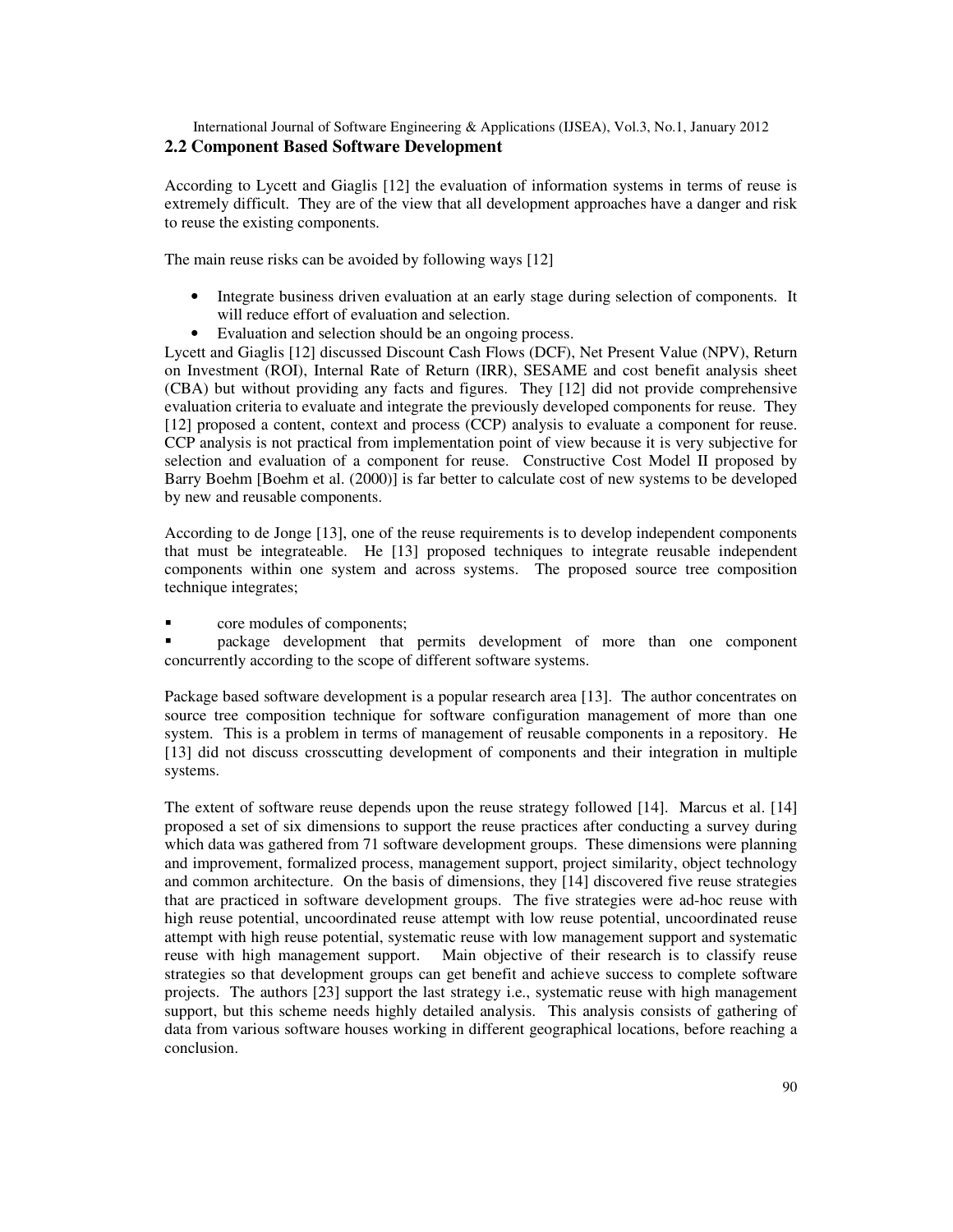International Journal of Software Engineering & Applications (IJSEA), Vol.3, No.1, January 2012 Selection of reusable components is important to improve productivity of a component-based software Jihyun et al. [15]. This research proposed a Component Repository for facilitating Enterprise Java Beans (EJB) Component Reuse (CRECOR) to store and manages the reusable components. Working on the reusable components with repository (software) has many benefits. For example,

- Specification viewing
- **Adapting**
- **Testing**
- **Deploying**

The repository proposed by the authors Jihyun et al. [15] does not have a version control and change control functions to manage different versions of reusable components. Version and change control are important functions of a repository to manage and update different versions of a component.

Haddad [16] is of the view that software organizations have to invest huge sums of money to start successful reuse methodology and it's a barrier for them. The author [16] believes that core of reuse is source code. According to an estimate mentioned by the author, "domain specific components represent up to 65% of the application size. One approach for effective reuse practices focuses on domain specific components". The author proposed an integrated approach for component-based development to support domain specific components. An integrated approach is a collection of reusable components in a development environment. The author also discusses the concept of interface to describe a wrapper interface mechanism. The wrapper interface mechanism can be used to manage and control the interface between or among integrated collection of reusable components. The objective of this research is to develop benchmarks for software organizations so that these begin reuse practices by emphasizing mainly on programming effort and not on management and operational issues. Focus of author's research is development of domain specific reusable components and not construction of reusable components of different domains of concern [16]. This problem can be handled through software engineering for adaptive and self-managing systems. Geisterfer and Ghosh [17] proposed few recommendations for component selection without validation.

The research by Arndt, J., et al. [18] reveals that there are two traditional approaches to construct software systems i.e., customization and use of standard components libraries. A composition of customized and component libraries domains approaches has been proposed to achieve benefits of both. There are many factors to resist practice of this new domain. A change process is explained to support composition approach by providing a logical solution. A concept is also introduced for mindful innovation to show that how modular development can avail the benefits of domain change. The advantages of Component Based Software Development (CBSD) domain are also discussed that are already described in many papers. This work explains this concept theoretically. However, this research is conducted to support the practice of CBSD domain [18]. CBSD acceptance process is not considered by the authors.

Khemakhem et al. [30] presented SEC (search engine for component-based development). SEC helps developers to identify and assemble components using a repository. It does not use ontology-based description technique to retrieve components. An advanced version of SEC is presented by the authors in [Khemakhem et al. (2007)]. This version uses ontology-based technique to identify and retrieve components. The searching engine is deficient in wrapping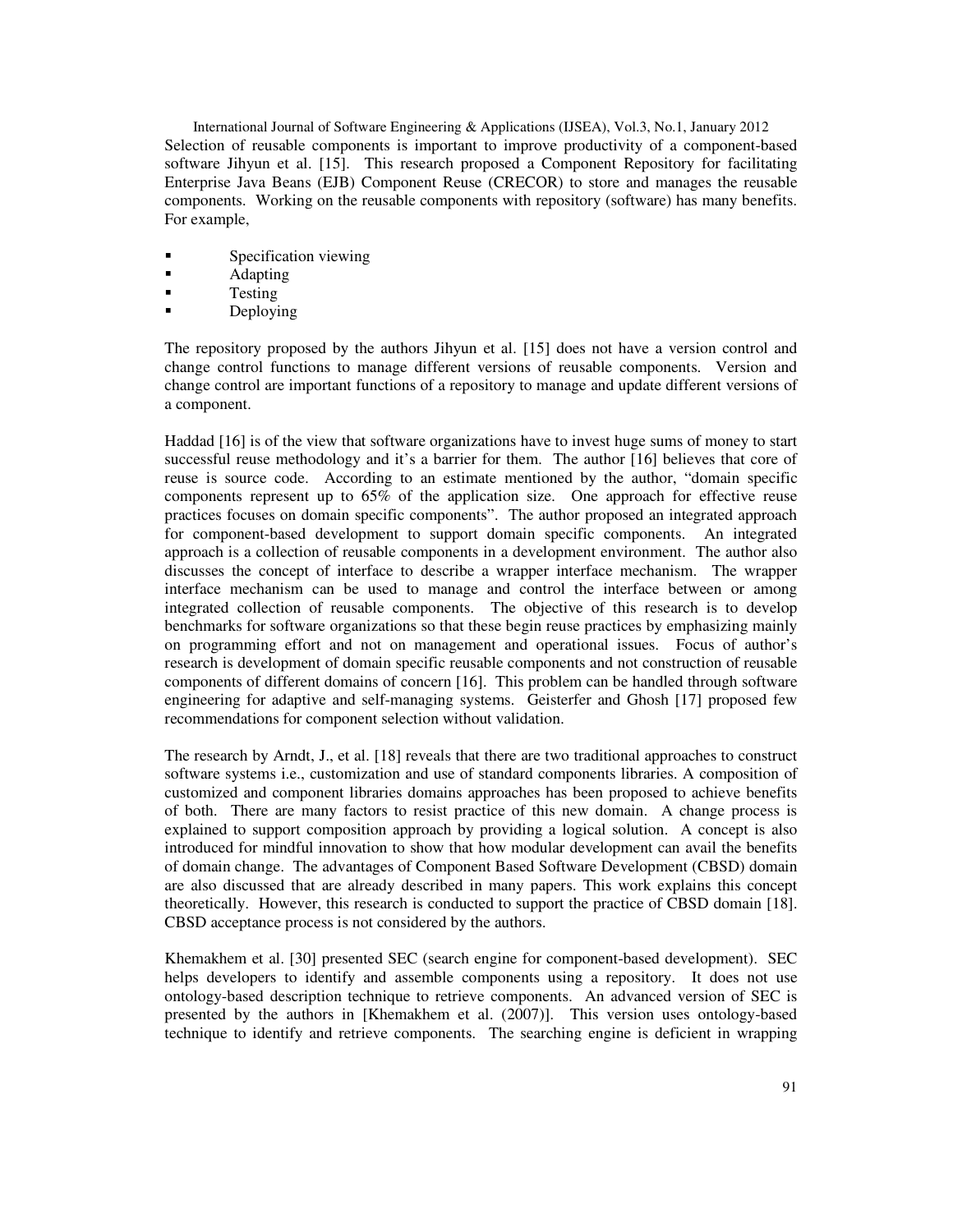International Journal of Software Engineering & Applications (IJSEA), Vol.3, No.1, January 2012 complete set of ontologies. SEC has not been tested for a variety of CASE tools. A model is proposed by the authors [Ha and Lee (2006)] to merge Ontology Web Language (OWL) based framework and web services for CBD. It manages components using ontology based technique. It does not handle automatic configuration and generation of ontologies to search components. Jiang Guo [19] discusses various integration issues in the current enterprise resource planning (ERP) systems. The author suggests that most of the integration issues are resolved by using category theory. This research objective is to propose a framework for component dependencies modeling technique [19]. The proposed framework requires further evaluation through case studies.

The proposed model [21] integrates components using method type collection. It facilitates software engineering team in component qualification by using signatures. The connection model is based on Java and it does not support other architectures such as Microsoft. The concept needs further validation for large and complex applications [21]. A comparative analysis of the existing process models has been presented by Crnkovic and his colleagues [28]. The objective is to describe different phases of component-based system life cycle. The authors have partitioned component-based development processes into system development and component development. They have not introduced any new concept. CBSE is already divided into two domains which are CBD and domain engineering [22].

Teiniker et al. [29] propose a hybrid development process for component-based software systems. It consists of model-driven system development, test-driven component development and quality of service driven system deployment processes. A case study validates the proposed model for a reengineering project. The drawbacks of the proposed processes are [29]:

- use of unified modeling language (UML) to integrate different models;
- Rational Rose tool generates code using the model, if model is changed complete code is generated again.

#### **2.2.1 A Comparison of the Existing CBD Process Models**

A software-cycle model was proposed for reuse and reengineering [20]. The proposed model suggested five stages to reuse a component.

- Analysis of existing programs to sort components to be reused.
- Reengineering to eliminate domain specific troubles.
- Saving reusable components in the repository.
- Construction of independent status components with a reuse approach to store in a repository.
- Reuse components to develop new programs.

It was not a complete process model for CBD but main focus of their research was on reuse activities [20]. The drawback of this CBD model was removed by proposing an improved CBD model [23].

Main phases of improved CBD model were 'Component Analysis', 'Architectural Design', 'Component Brokerage', 'Component Production' and 'Component Integration' phases [23]. The improved CBD model was a modification of Waterfall model integrated with these phases. There were some limitations in the improved CBD model. The improved CBD model was not suitable for commercial applications because of the verification of phases repeatedly. It was more time and cost consuming process model and suitable only when comprehensive or stable requirements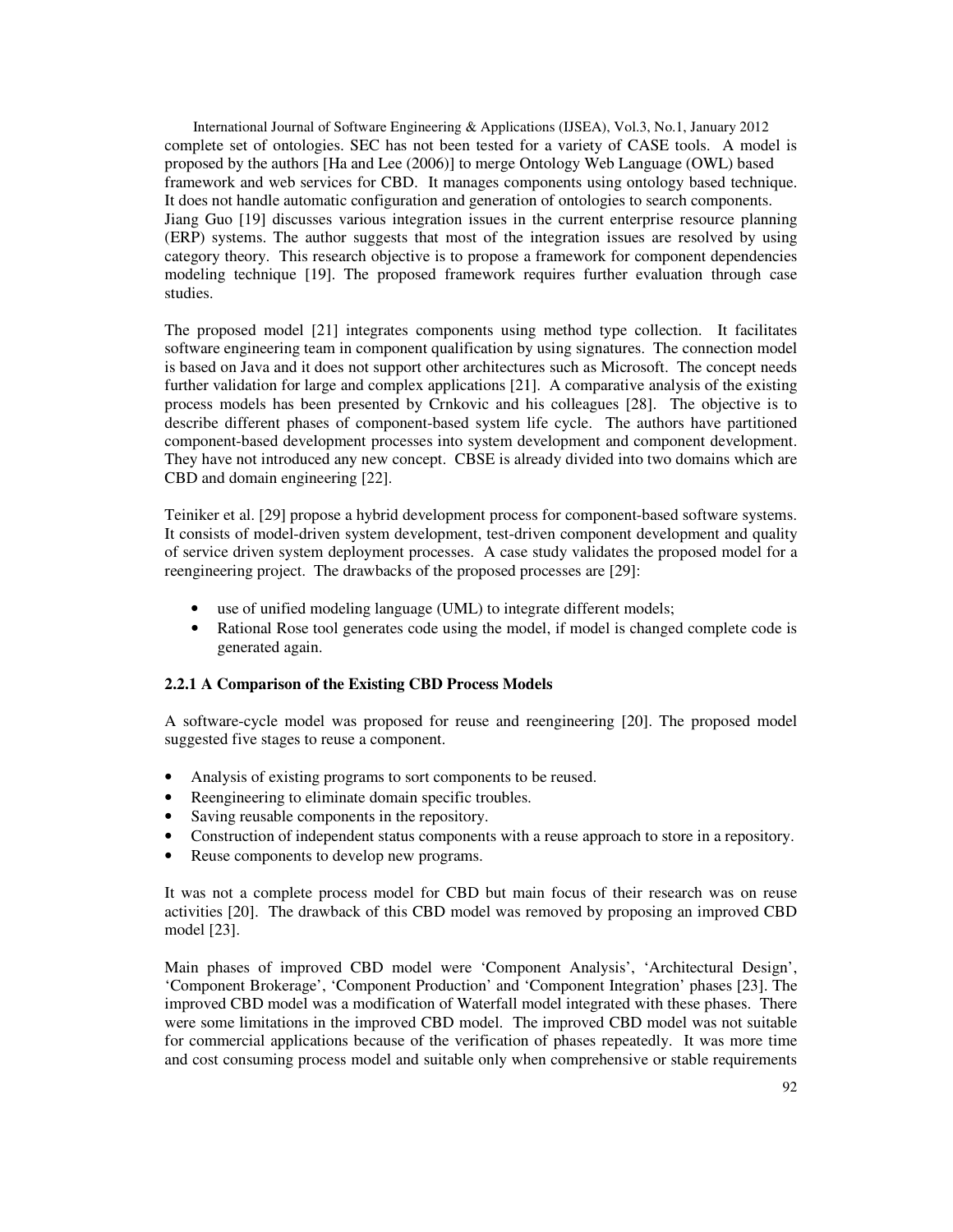International Journal of Software Engineering & Applications (IJSEA), Vol.3, No.1, January 2012 were available to software engineering team. A CBD model was proposed in 2001 to remove the limitations of improved CBD model [21].

A software life cycle model was anticipated to support CBD using object oriented (OO) construction [21]. According to authors, the main phases of CBD model were 'Domain Engineering', 'System Analysis', Design and Implementation. The major problem of their model was the selection of reusable components during the design phase. The selection of reusable components should be during the analysis phase. Therefore, analyst could estimate the cost, schedule and effort required to develop and integrate the components. The efficiency of existing CBD models was improved in 2003 [25].

Poorly gathered SW requirements could fail a SW project [25]. It was because of natural drawback in requirements determination methods. An approach was proposed to construct SW by categorizing components in a knowledge base. Existing components were recognized, chosen and integrated in a newly developed SW by using the knowledge base. Different classification schemes to reuse artefacts had been discussed as well. These were enumerated, keyword, faceted and hypertext. The objective of this paper was to ease requirements gathering using knowledge base but the paper lacked in suggesting a comprehensive process model for CBD. An attempt was made in 2004 to remove the limitations of existing CBD models [24].

| <b>Existing CBD Process Models</b> | <b>Main Drawbacks</b>                              |
|------------------------------------|----------------------------------------------------|
| The Software-Cycle Model for       | The model proposed by authors was not a            |
| Reengineering and Reuse [20]       | complete process model for CBD but core focus      |
|                                    | is on reuse activities. The model also lacked in   |
|                                    | domain engineering activities.                     |
| Component-Based<br>Software<br>A   | The proposed model was time consuming, costly      |
| Development Model [23]             | model and suitable only when comprehensive or      |
|                                    | stable requirements were provided.                 |
| Software<br>Component-Based        | The major problem of this model was the            |
| Process [27]                       | selection of reusable components during design     |
|                                    | phase instead of analysis phase resulting in poor  |
|                                    | estimation of cost, schedule and effort to develop |
|                                    | and integrate components.                          |
| Assessment Model<br>for<br>An      | The model lacked in suggesting a comprehensive     |
| Requirements Identification<br>in  | process model for CBD.                             |
| Component-Based<br>Software        |                                                    |
| Development [25]                   |                                                    |
| Component-Based<br>Distributed     | A clear-cut process model was not proposed and     |
| Software<br>Development:<br>An     | CASE tool specific for the development of CBD      |
| Incremental Approach [24]          | projects.                                          |
| A Service Model for Component-     | Repository was not used in this model for the      |
| Based Development [26]             | development of CBD projects which was an           |
|                                    | essential requirement for reuse.                   |

Table 1- A Comparison of Existing CBD Process Models

An incremental method was presented for distributed CBD [24]. It was based on two phases. The first phase composed of gathering requirements of the problem domain and construction of employable components in object-oriented (OO) language. These employable components were stored in a repository. Software engineers looked up MVCASE tool to select the necessary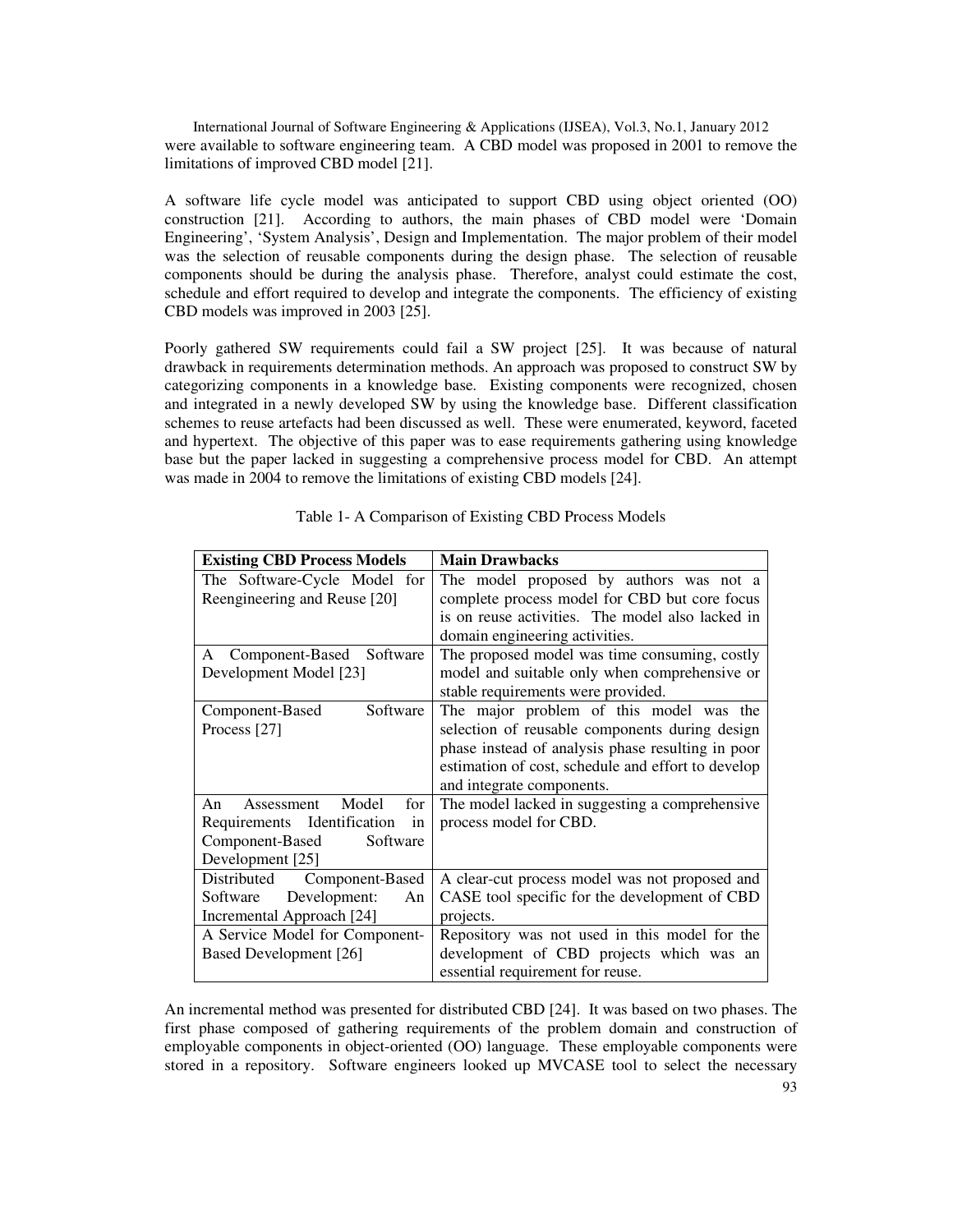International Journal of Software Engineering & Applications (IJSEA), Vol.3, No.1, January 2012 components to develop the SW system in the second phase. There were two main weaknesses of this model. It was not a transparent model and a use of a specific CASE tool was the requirement of this process model. The efficiency of existing CBD models was improved [26].

The four-stage component-based development process model was very complex for implementation [26]. The core objective of their research was to integrate off-the-shelf components with the newly developed components rather than in house development. Repository had not been used here. A comparison of component-based development process models is shown in Table 1.

Table 1 lists certain unaddressed issues and there is a room for improvement in the existing CBD models. Therefore, the research problem focuses on the drawbacks of existing CBD models to improve them.

The main research problem (based on related work) is "How to propose a novel hybrid component development model for SIP based IMS Mobile Application? ".

# **3. MOTIVATION FOR THE PROPOSED CBD MODEL**

The CBD model proposed by authors [John and Victor (1991)] was not that comprehensive. In fact its main focus was on reuse activities and it lacked in domain engineering activities. The domain engineering activities are vital to populate the repository to reuse components in current and future software projects. The said limitation in the CBD model (of John and Victor) motivates the author to propose a new CBD model that includes both CBD and domain engineering activities.

Ning [23] proposed another CBD model that was a modified version of Waterfall model. It was a time consuming and costly model due to verification of phases like Waterfall model. This model emphasized on freezing the requirements. That is why; it was not suitable for commercial projects where requirements of the project development are dealt dynamically. The model was suitable only when comprehensive or stable requirements were provided from the very beginning. The shortcomings of CBD model (23) become source of inspiration to propose a new CBD model that will deal with run time requirements dynamically to meet the needs of commercial software projects.

An incremental model was proposed for CBD by the author [24]. Analysis and construction were only two phases in the incremental model. It was neither that comprehensive nor properly covering system development life cycle phases for CBD software projects. The usage of specific case tool to adopt the model was another limitation. The limitations of their model encourage the author to propose a new CBD model. The new CBD model will have relatively more comprehensive system development life cycle phases for both CBD and domain engineering activities. Moreover, there will be no constraint to use any specific case tool while using the proposed model to develop CBD software projects.

A four-stage component-based development process model was proposed by the authors [26]. They introduced a new technique to integrate off-the-shelf components with the newly developed components in the then existing CBD process models. However, they paid less rather no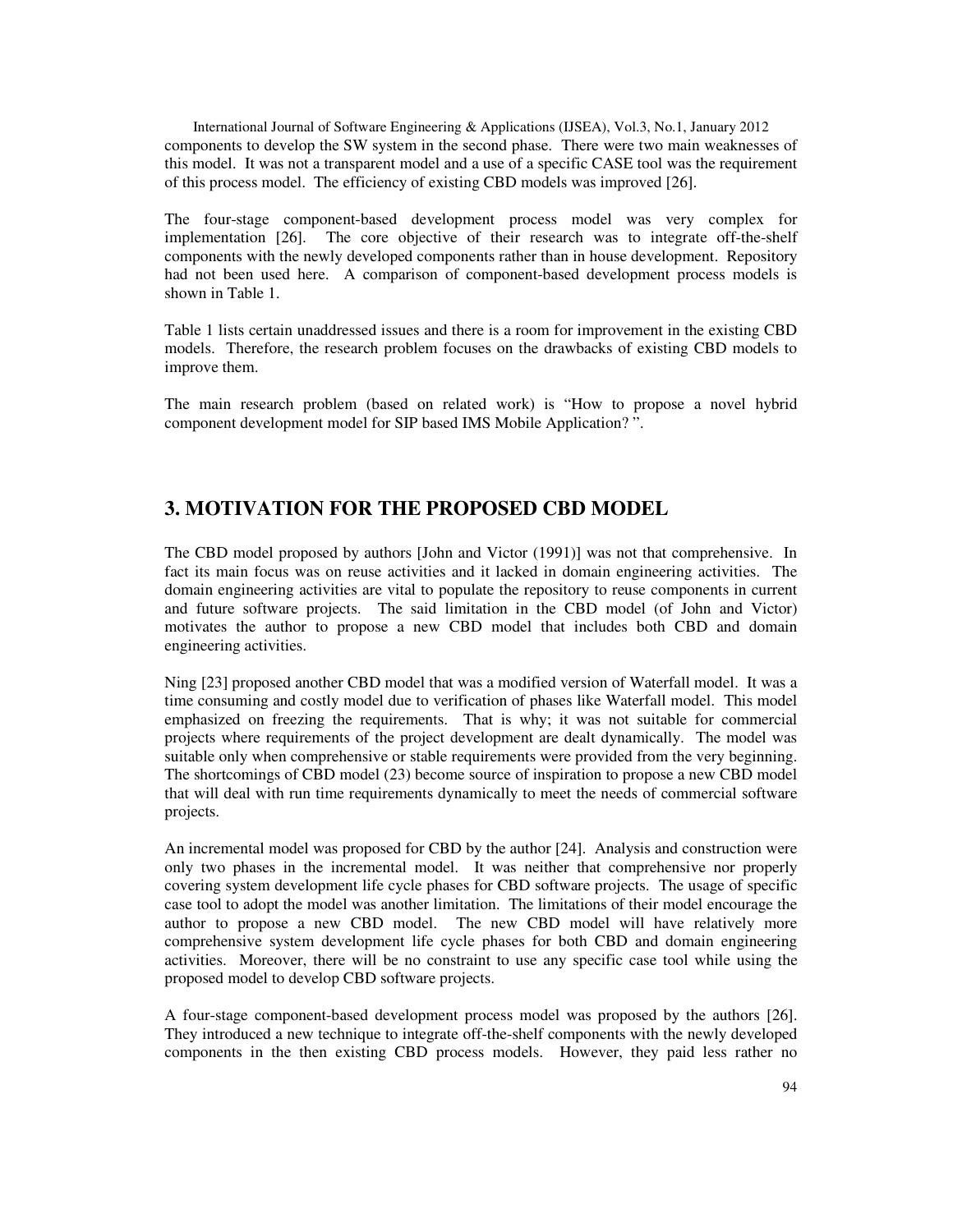International Journal of Software Engineering & Applications (IJSEA), Vol.3, No.1, January 2012 attention to the integration of internally developed components. The same motivates the author to propose a new CBD model.

 The author [21] used repository on the design phase. The design phase is not that appropriate phase to use repository. This is because; using repository at analysis phase helps a software engineering team to identify new and reusable components. Moreover, it has many benefits such as; initiation of CBD and domain engineering activities and more accurate estimation of cost, schedule and effort to develop and integrate components in a CBD project. The proposed CBD model will use repository at analysis phase to avail the above mentioned benefits.

It is with this logic and background in view that the author feels motivated to propose a new CBD model. The same is accomplished by proposing a new CBD model as a solution to the research problem as follows.

# **4. THE PROPOSED CBD MODEL FOR MOBILE APPLICATION**

A new component-based development (CBD) model has been proposed for an IMS-based mass mobile examination system as a solution for the research problem. A CBD model is a process model that provides a framework to develop software from previously developed components. The main phases of the improved CBD are 'Project Planning', 'Analysis', 'Adaptation, Engineering & Integration' and 'Testing'. An improved CBD model to be proposed is shown, in figure 3.

**Project Planning Phase**- A customer is communicated at the start of the project to gather basic requirements. Initial use cases are developed at this stage to prepare project specification or proposal document is prepared during the 'Project Planning*'* phase. Project specification or proposal document is composed of feasibility and risk assessments that are performed to prepare a cost benefits analysis (CBA) sheet. CBA sheet helps to estimate whether the software project is feasible for the customer or not.



Figure 3 -The Proposed New Component-Based Development Process Model

 **'Analysis' Phase**- Analysis phase is initiated if the customer approves the proposal. This is the phase where an analyst gathers the detailed requirements of the system to be developed. A domain analysis is performed to find a suitable architecture for the application to be developed [21]. An architectural model of application is developed that enables a software engineer to: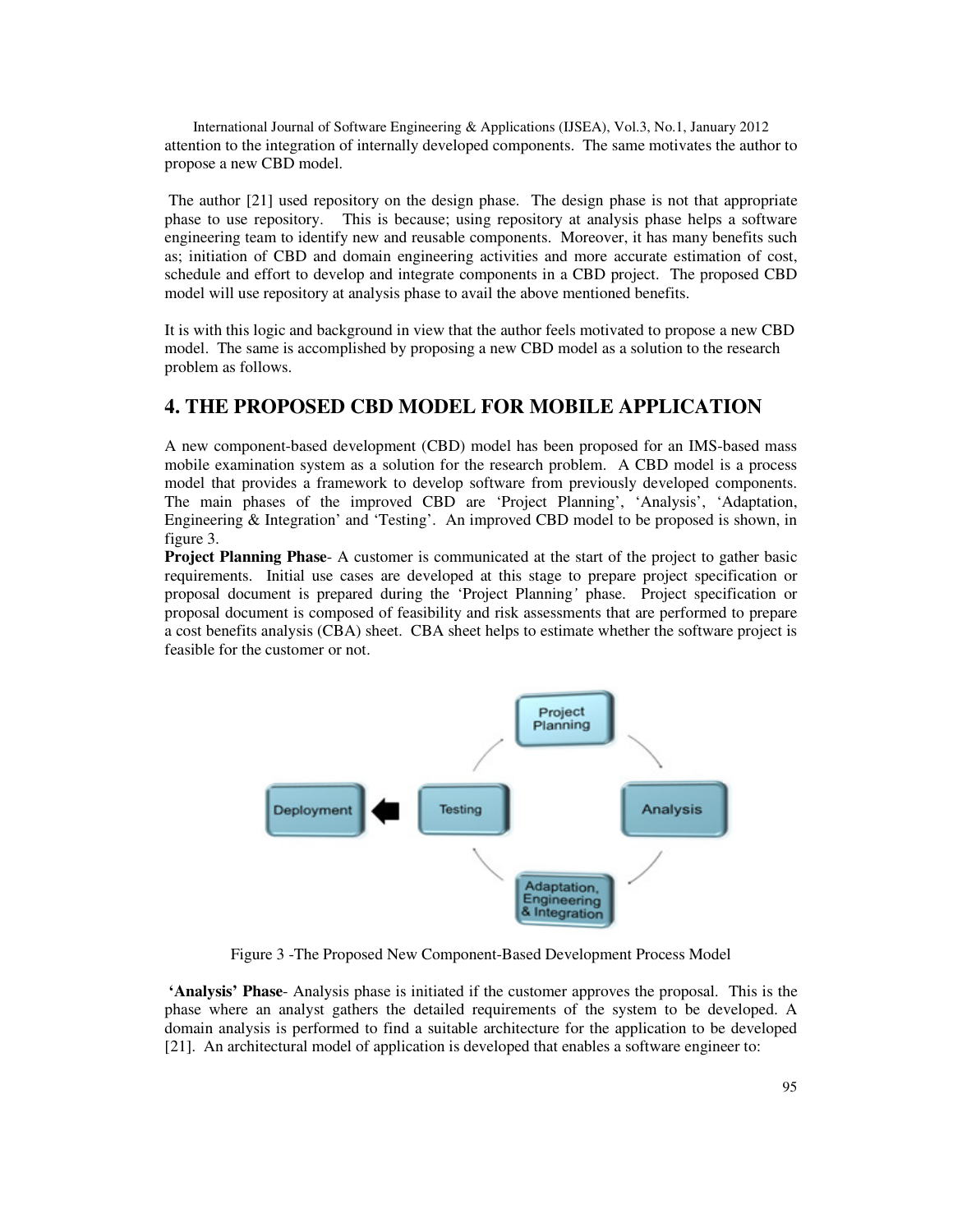- evaluates efficiency of design;
- judge options of design;
- minimize potential threats coupled with software development [23].

'Analysis, Selection & Risk Management' is the phase where an analyst tries to identify and select those components that can be reused from the components repository. The selection of reusable components is important to improve productivity of component-based software development. Risks about new and existing components are also evaluated and managed. Software engineering methods are applied to develop new components for those requirements which cannot be fulfilled from already developed components.

Reusable components need qualification, adaptation and composition. Component qualification makes sure that the selected component will:

- execute the desired functionality;
- integrate easily into the structural design of new application;
- demonstrate the quality attributes (e.g., reliability, performance, usability) [21].

The properties, behaviour and relationships among components are identified. Core objective of this phase is to reuse components as maximum as possible, rather than reinventing the wheel. It will also improve productivity and efficiency of software engineers.

**'Adaptation, Engineering & Integration' Phase**- The reusable components are customized according to the requirements of the new system to be developed and tested. The next part is integration and testing again. A common component adaptation technique called component wrapping is used if programmer is using black box components [23].

**Testing Phase**- The new components are designed, developed and tested on unit basis. Integration and system tests of the newly developed and of the reused components are performed. A customer is requested to evaluate and verify software, whether it meets his/her requirements or not during the testing phase. The software is ready to deploy at customer site.

# **5. CONCLUSIONS**

An ongoing research is presented in this paper by putting together a platform as a testbed for NGN application development. We propose a novel component based development model used for this SIP based mobile applications. The proposed model used as a framework for general purpose application development over the testbed. The objectives of IMS based Mobile examination System approaches are explained with reasons and advantages identified. Main components of IMS service architecture with their roles are also described. The approach leads to a highly modular and extensible integrated system. Future work is to validate novel component based development model using a case study of IMS testbed. Multi-tier applications architecture (client, web, and business) is adopted, as per the needs of case study i.e., MVC design pattern.

## **ACKNOWLEDGEMENT**

The authors would like to thank **King Abdulaziz City for Science and Technology (KACST),** Saudi Arabia for funding this ongoing research project.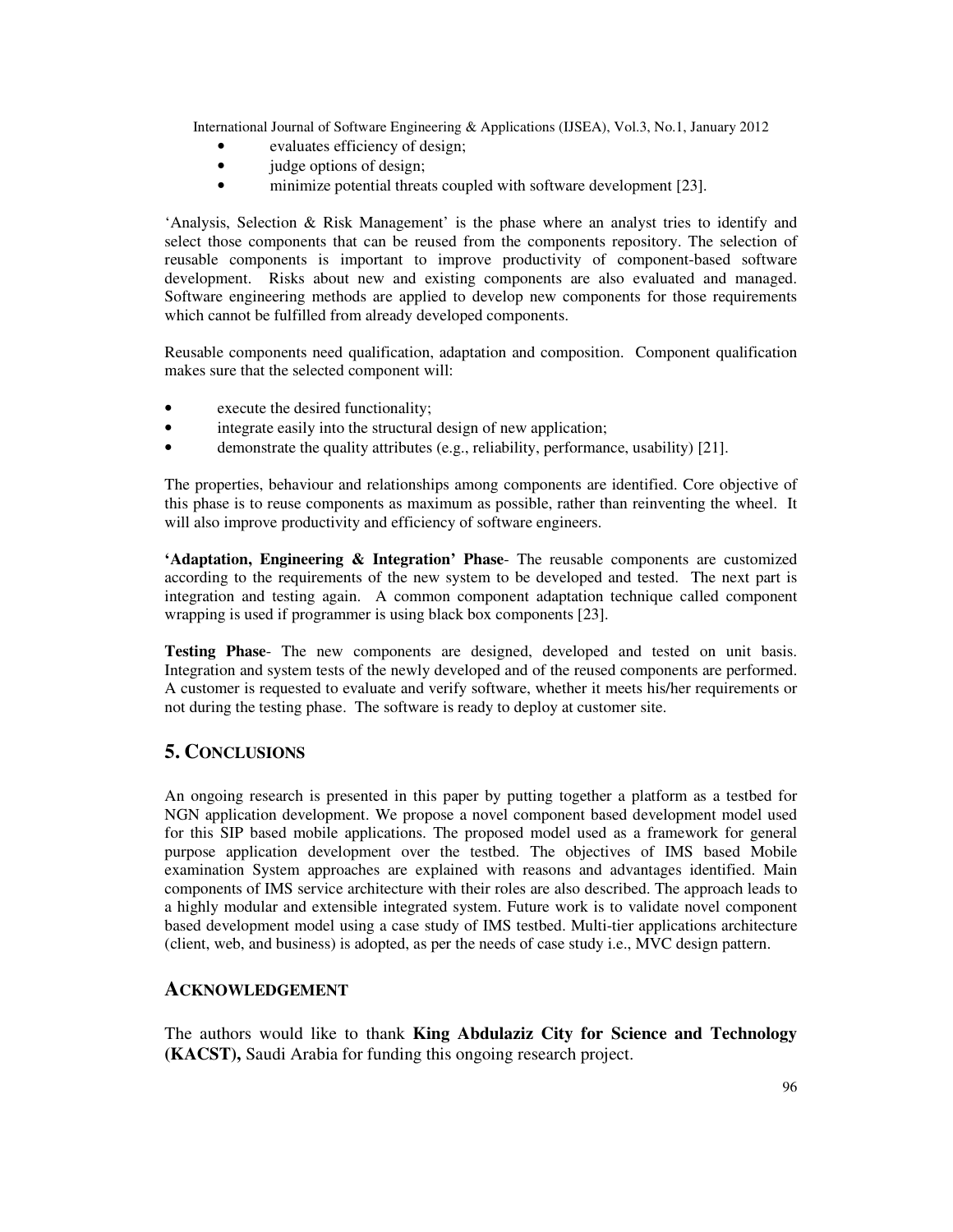#### **REFERENCES**

- [1] Karyn Woodford & Peter Bancroft (2005) "Multiple Choice Questions Not Considered Harmful ", ACM International Conference Proceeding Series; Vol. 106 archive Proceedings of the 7th Australasian conference on Computing education - Volume 42.
- [2] A. Barnawi, Nadine A, M. Emran and Asif I. Khan. (2011) "Deploying SIP-based Mobile Exam Application onto Next Generation Network testbed", first Saudi International Electronics, Communications and Electronics Conference (SIECPC'11), KSA.
- [3] Gonzalo Camarillo and Miguel A., (2009) "The 3G IP Multimedia Subsystem (IMS) Merging the Internet and the Cellular Worlds", John Wiley & Sons, Ltd. Publisher.
- [4] M. Rizwan Jameel Qureshi. (2006), "Reuse and Component Based Development," in Proc. of Int. Conf. Software Engineering Research and Practice (SERP'06 Las Vegas, USA), DOI information=10.1.1.92.4899&rep=rep1&type=pdf, pp. 146-150, 26-29 June 2006 (Impact Factor 0.83).
- [5] M. Rizwan Jameel Qureshi and S.A Hussain.(2008) ,"Reusable Software Component-Based Development Process Model", Advances in Engineering Software, Elsevier Ltd, Amsterdam, the Netherlands. Vol. 39/2, 10.1016/j.advengsoft.2007.01.021, pp. 88-94.
- [4] Travis Russell (2010) THE IP MULTIMEDIA SUBSYSTEM (IMS) Session Control and Other Network Operations Book, McGraw-Hill Companies publisher.
- [5] K. N. Choong, M. Abbas, O. M. Said, C. S. Lee and R. R.Mohamed. (2009), "The Setup of National IP Multimedia Subsystem (IMS) Testbed – Approach and Challenges.", Information Networking (ICOIN), International Conference, on page  $1 - 5$ .
- [6] E.S. de Almeida, A. Alvaro, D. Lucredio, V.C. Garcia and S.R. de Lemos Meira, "A survey on software reuse processes," IEEE Int. Conf. Information Reuse and Integration, pp. 66-71, 2005.
- [7] G. Kotonya, I. Sommerville and H. Steve(2003), "Towards A Classification Model for Component-Based Software Engineering Research," Proc. 29th Conf. on EUROMICRO, pp. 43, 2003.
- [8] Magdi Z. R., Mahmoud S. K., Ahmed E. H., and Mahmoud A. Z. (2008) "An Arabic Web-Based Exam Management System", International Journal of Electrical & Computer Sciences IJECS-IJENS Vol: 10 No: 01.
- [9] Yuan Zhenming, Zhang Liang, Zhan Guohua (2003), "A Novel Web-Based Online Examination System for Computer Science Education", 26rd ASEE/IEEE Frontiers in Education Conference, S3F-7-S3F-10.
- [10] Sike Huang (2009), "Mobile Telemedicine System based on IMS/SIP platform", Stockholm, Sweden, page 9-10, Retrieved June  $20<sup>th</sup> 2011$  from http://web.it.kth.se/~johanmon/theses/huang.pdf
- [11] Phelim O'Doherty (2003), "SIP and the Java Platforms", Oracle published RETRIEVED JUNE  $20^{TH}$ 2011 FROM http://java.sun.com/products/jain/SIP-and-Java.html
- [12] Mark Lycett, George M. Giaglis. (2001), "Component based information systems: Towards a framework for evaluation", 26rd annual international conference on system sciences, Hawaii, 4–7.
- [13] Merijn de Jonge (2003), "Package-based software development", 29th EUROMICRO conference new waves in system architecture.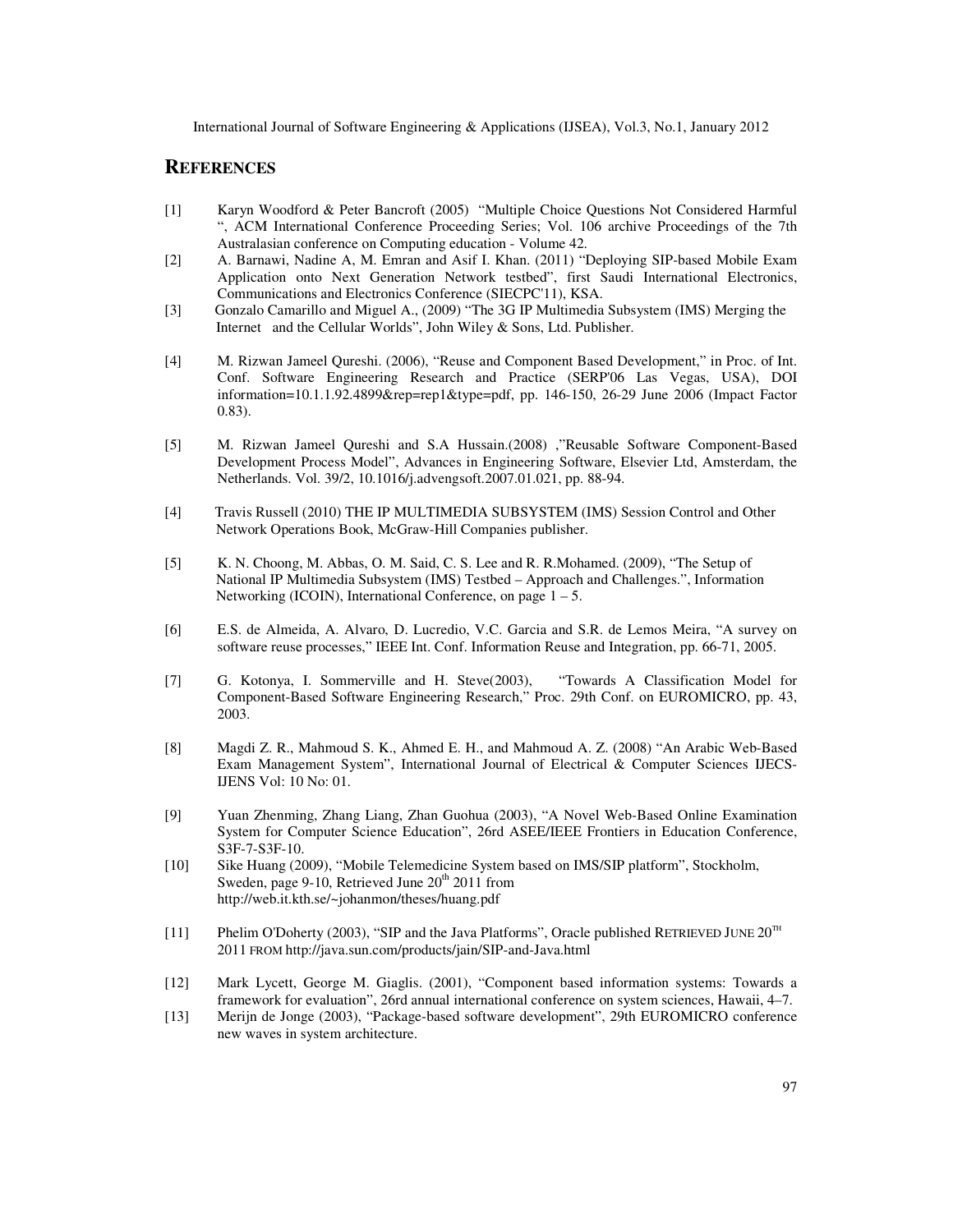- [14] Marcus A. Rothenberger, Keven J. Dooley, Uday R. Kulkarni and Nader Nada(2003), "Strategies for software reuse: A principal component analysis of reuse practices", IEEE Trans Software Eng 29 (9), pp. 825–837.
- [15] Jihyun Lee, Jinsam Kim, Gyu-Sang Shin (2003), "Facilitating reuse of software components using repository technology", 10th Asia–Pacific software engineering conf.
- [16] Haddad, H.M. (2006). "Integrated Collections: Approach to Software Component Reuse", 3rd International Conference on Information Technology: New Generations, Las Vegas, Nevada, 28- 26.
- [17] Geisterfer and Ghosh (2006), "Software Component Specification: A Study in Perspective of Component Selection and Reuse" Fifth International IEEE Conference on Commercial-off-the-Shelf (COTS)-Based Software Systems
- [18] Arndt, J. and Dibbern, J. (2006), "The Tension between Integration and Fragmentation in a Component Based Software Development Ecosystem", 39th Int. Conf. System Sciences, Hawaii, 228c-228c.
- [19] Jiang Guo, Yuehong Liao, Xichun Pei,(2006), "Assessment of Component-Based Systems with Distributed Object Technologies", Software Engineering Research and Practice: page no 592-598.
- [20] W.B. John and R.B. Victor (1991), "The Software-Cycle Model for Reengineering and Reuse," ACM, pp. 267-28.
- [21] Washizaki, H., Nakagawa, T., Saito, Y., and Fukazawa, Y. (2006) , "A Coupling-based Complexity Metric for Remote Component-based Software Systems Toward Maintainability Estimation", Software Engineering Conference, APSEC 2006. 13th Asia Pacific, page no 79 - 86
- [22] R.S. Pressman (2005), "Software Engineering," McGraw Hill publisher, New York.
- [23] J.Q. Ning, 1996, "A Component-Based Software Development Model," Proc. 20th Conf. Computer Software and Applications, Seoul, Korea, pp. 389-394.
- [24] E.S. de Almeida, A. Alvaro, D. Lucredio, A.F. do Prado and L.C. Trevelin, (2004), "Distributed Component-Based Software Development: An Incremental Approach," Proc. 28th Annual Int. Conf. Computer Software and Applications, pp. 4-9.
- [25] J. Hemant, V. Padmal and M.Z. Fatemah, (2003), "An Assessment Model for Requirements Identification in Component-Based Software Development," The DATABASE for Advances in Information Systems, vol. 34, no. 4, pp. 48-63.
- [26] J. Hutchinson, G. Kotonya, I. Sommerville and S. Hall, (2004), "A Service Model for Component-Based Development," Proc. 30th EUROMICRO Conf., Rennes- France, pp. 162-169.
- [27] Luiz, F. C. Miriam, A.M.C. and Dahai, L. (2001). "Component-Based Software Process", Proc. 7th Int. Conf. Object-Oriented Information Systems, Calgary, Canada, 523-529.
- [28] Crnkovic, I. and Larsoon, M. (2002). "Building Reliable Component-Based Software Systems", Artech House, London.